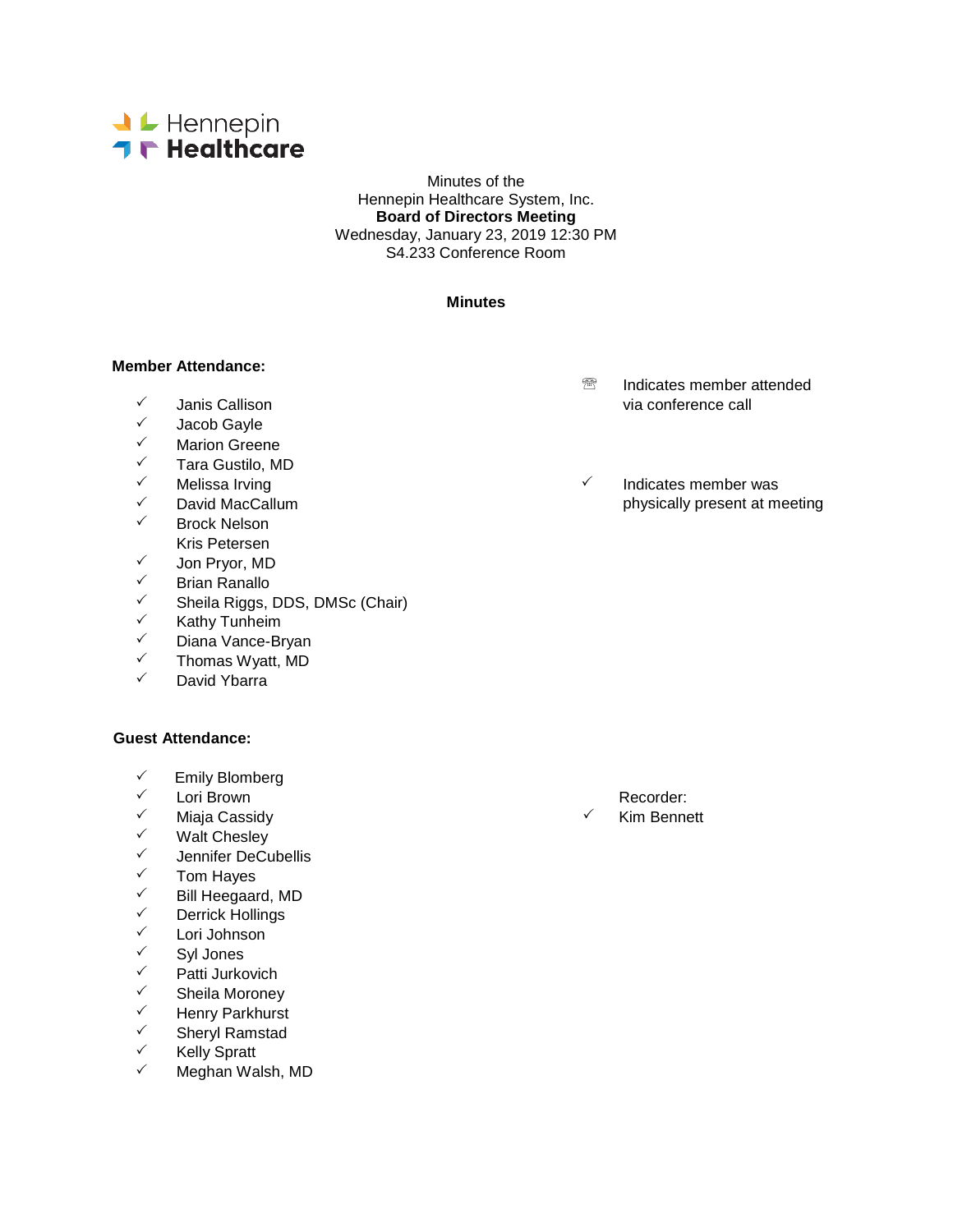### **1. Call to order**

Chair Sheila Riggs, DDS, DMSc called the meeting to order at 12:30 p.m.

### **2-6. Consent Agenda**

A motion to approve the Consent Agenda was made, seconded, and approved. The Consent Agenda contained the following:

- a. Minutes from the 11/14/18 meeting with one change, switch action items for Form 990 vs. Form 990 Policy in Sections 10 E & F.
- b. Main Body of the Credentials Report.
- c. Federal Legislative Platform.
- d. Estate Resolutions.
- e. Mission Effectiveness Committee Members.

Dr. Riggs welcomed Hennepin County Commissioner Marion Greene as a new member of the HHS Board.

### **7. Executive and Governance – Committee and Sub-Committee Chairs Resolution**

A motion to approve the 2019 Committee and Sub-Committee Chairs with the addition of Dr. Tom Wyatt and Brock Nelson to the list of Board members on the resolution, being made by the Executive and Governance Committee, was seconded and approved unanimously.

**Action/Follow-up: The resolution will be updated to include Dr. Tom Wyatt and Brock Nelson.**

#### **8. HHS Board Org Chart & Membership Update**

Dr. Riggs pointed out the updated membership documents in the packet on pages 43-46. Paper copies were distributed at the meeting.

**Action/Follow-up: None**

## **9. Debrief from MHA Winter Trustee Conference**

Attendees were Dr. Jon Pryor, Melissa Irving, Diana Vance-Bryan, Dr. Sheila Riggs, Dr. Tara Gustilo, Henry Parkhurst and Kim Bennett, and all attendees shared highlights from the sessions they attended at the conference.

**Action/Follow-up: None**